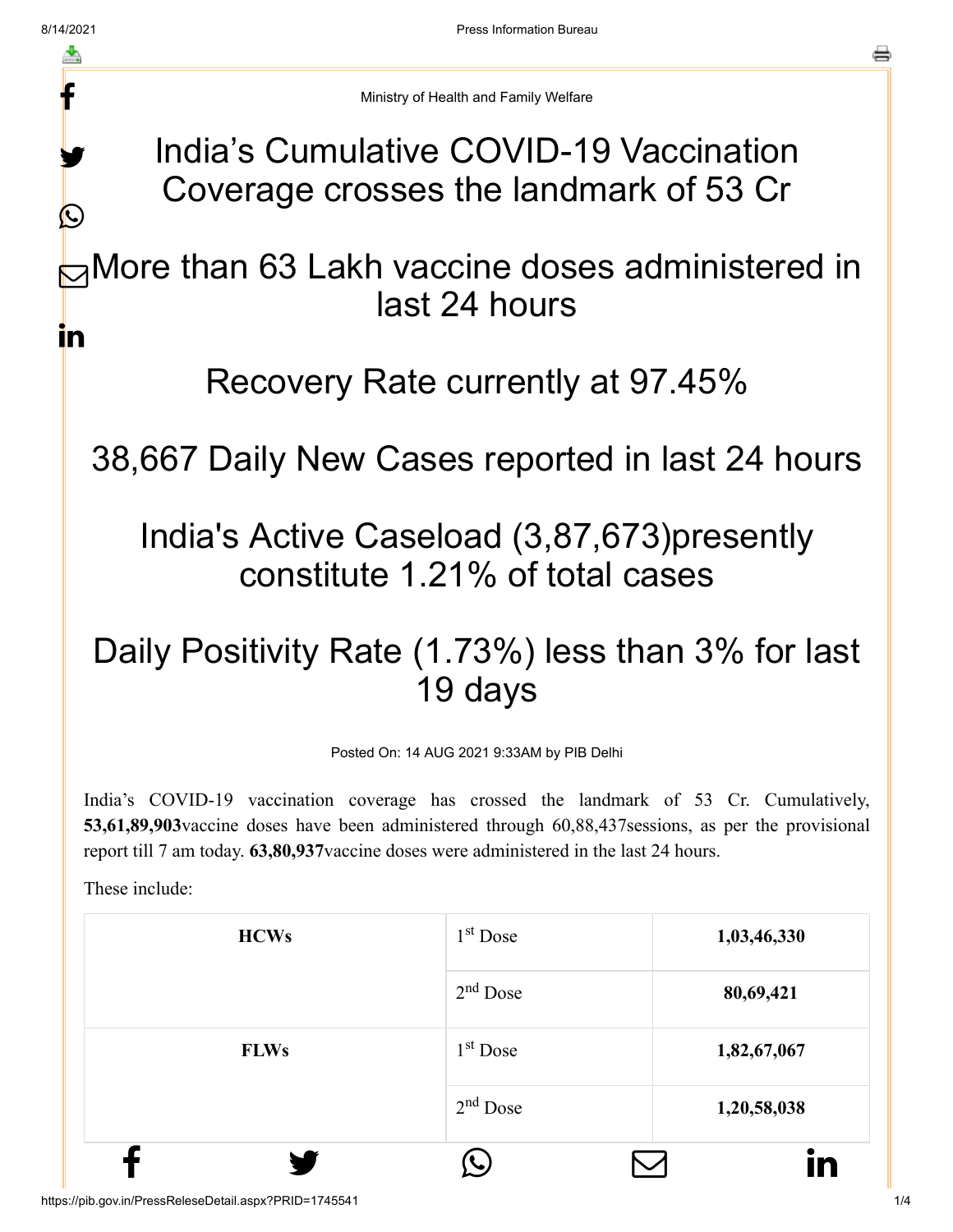| Age Group 18-44 years<br>f          | 1 <sup>st</sup> Dose | 19, 16, 49, 945 |
|-------------------------------------|----------------------|-----------------|
| Y                                   | $2nd$ Dose           | 1,44,94,525     |
| Age Group 45-59 years<br>$\bigcirc$ | $1st$ Dose           | 11,59,91,624    |
|                                     | $2nd$ Dose           | 4,49,05,898     |
| Over 60 years                       | $1st$ Dose           | 8,05,91,149     |
| in                                  | $2nd$ Dose           | 3,98,15,906     |
| <b>Total</b>                        |                      | 53,61,89,903    |

The new phase of universalization of COVID-19 vaccination has commenced from 21st June, 2021. The Union Government is committed to accelerating the pace and expanding the scope of COVID-19 vaccination throughout the country.

India's recovery rate stands at **97.45%**.

Out of the people infected since the beginning of the pandemic, **3,13,38,088 people have already recovered from COVID-19** and **35,743** patients have recovered in the last 24 hours.

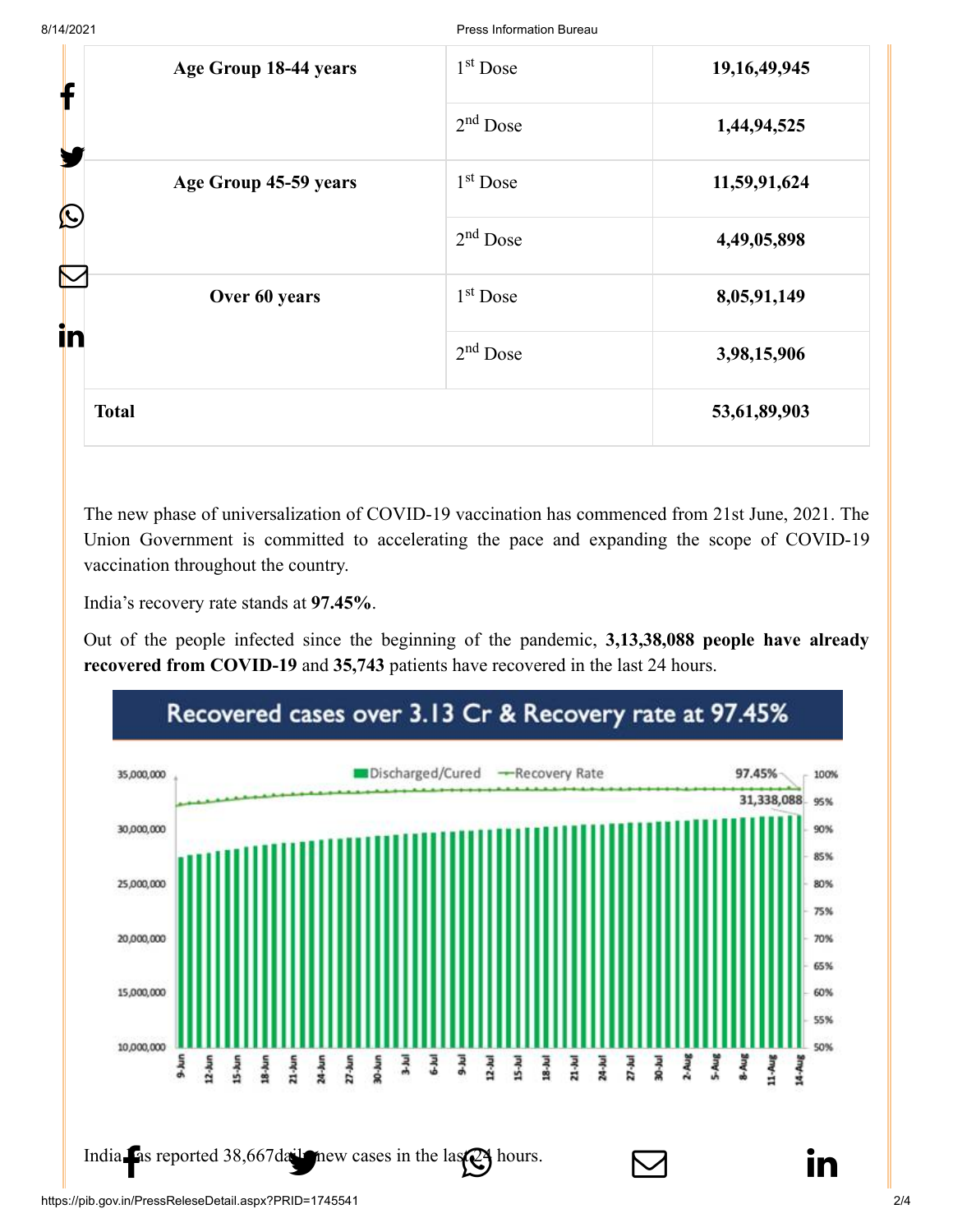8/14/2021 Press Information Bureau

[Less than 50,000](http://www.facebook.com/share.php?u=https://pib.gov.in/PressReleasePage.aspx?PRID=1745676) [Daily New Cases have](https://twitter.com/intent/tweet?url=https://pib.gov.in/PressReleasePage.aspx?PRID=1745676&text=India%E2%80%99s%20Cumulative%20COVID-19%20Vaccination%20Coverage%20crosses%20the%20landmark%20of%2053%20Cr) [been reported since fort](https://api.whatsapp.com/send?text=https://pib.gov.in/PressReleasePage.aspx?PRID=1745676)y-eight [consecutive da](https://mail.google.com/mail/?view=cm&fs=1&tf=1&to=&su=India%E2%80%99s%20Cumulative%20COVID-19%20Vaccination%20Coverage%20crosses%20the%20landmark%20of%2053%20Cr&body=https://pib.gov.in/PressReleasePage.aspx?PRID=1745676&ui=2&tf=1&pli=1)[ys. This is a result](https://www.linkedin.com/shareArticle?mini=true&url=https://pib.gov.in/PressReleasePage.aspx?PRID=1745676&title=India%E2%80%99s%20Cumulative%20COVID-19%20Vaccination%20Coverage%20crosses%20the%20landmark%20of%2053%20Cr&summary=My%20favorite%20developer%20program&source=LinkedIn) of sustained and collaborative efforts by the Centre and the States/UTs.

## f 38k Daily New Cases reported in last 24 hrs y. New Cases 175000  $\bigcirc$ 150000 125000  $\bm{\nabla}$ 100000 <u>in</u> 75000 41,806 42,625 50000 39,742 38,667 25000  $\alpha$  $12 -$ Jul  $15$ -Jul  $18 -$ Jul  $21$ -Jul 24-Jul  $27 -$ Jul  $30 -$ Jul  $2 - A$ ug 5-Aug 8-Aug 11-Aug 14-Aug

India's Active Caseload today stands at **3,87,673.** Active cases now constitute only**1.21%** of the country's total Positive Cases.



With substantially ramped up testing capacity across the country, a total of 22,29,798tests were conducted in the last 24 hours in the country. Cumulatively, India has conducted over **49.17 crore** (**49,17,00,577**) tests so far.

While on one side testing capacity has been enhanced across the country, **Weekly Positivity Rate [currently stands](http://www.facebook.com/share.php?u=https://pib.gov.in/PressReleasePage.aspx?PRID=1745676) at 2.05%** and the **Dai[ly Positivity rate stan](https://api.whatsapp.com/send?text=https://pib.gov.in/PressReleasePage.aspx?PRID=1745676)[ds at 1.73% today.](https://mail.google.com/mail/?view=cm&fs=1&tf=1&to=&su=India%E2%80%99s%20Cumulative%20COVID-19%20Vaccination%20Coverage%20crosses%20the%20landmark%20of%2053%20Cr&body=https://pib.gov.in/PressReleasePage.aspx?PRID=1745676&ui=2&tf=1&pli=1)** D[aily Positivity rate](https://www.linkedin.com/shareArticle?mini=true&url=https://pib.gov.in/PressReleasePage.aspx?PRID=1745676&title=India%E2%80%99s%20Cumulative%20COVID-19%20Vaccination%20Coverage%20crosses%20the%20landmark%20of%2053%20Cr&summary=My%20favorite%20developer%20program&source=LinkedIn) has remained below 3% for 19 days and below  $\frac{1}{2}$  for 68 consecutive days now.